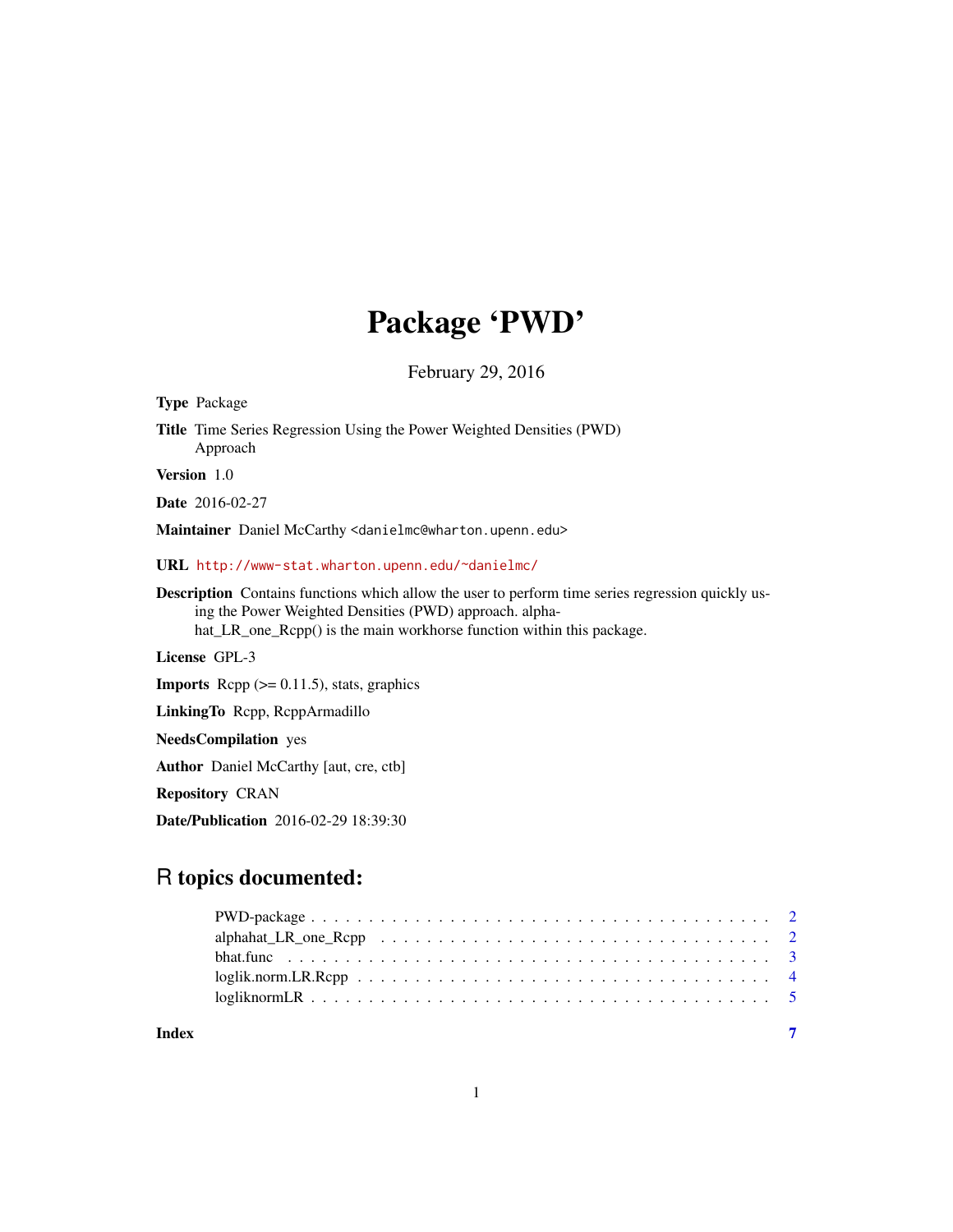<span id="page-1-0"></span>PWD-package *Time Series Regression Using the Power Weighted Densities (PWD) Approach*

#### Description

Contains functions which allow the user to perform time series regression quickly using the Power Weighted Densities (PWD) approach. alphahat\_LR\_one\_Rcpp() is the main workhorse function within this package.

# Details

| Package: | <b>PWD</b> |
|----------|------------|
| Type:    | Package    |
| Version: | 1.0        |
| Date:    | 2016-02-27 |
| License: | $GPI - 3$  |

#### Author(s)

Daniel McCarthy

Maintainer: Daniel McCarthy <danielm@wharton.upenn.edu>

#### References

McCarthy, Daniel; Jensen, Shane. "Power Weighted Densities for Time Series Data." December 2015. Available at arXiv: http://arxiv.org/abs/1412.4059

| alphahat_LR_one_Rcpp Estimates PWD Parameter alpha by Maximum Marginal Predictive |            |  |  |  |
|-----------------------------------------------------------------------------------|------------|--|--|--|
|                                                                                   | Likelihood |  |  |  |

# Description

This is the main function of the package. It takes as inputs the time series data as response, as well as a predictor matrix, excluding the intercept column, and other settings. It returns as outputs a scalar representing the value of alpha which maximizes the marginal predictive likelihood of the data given the grid of alpha values considered.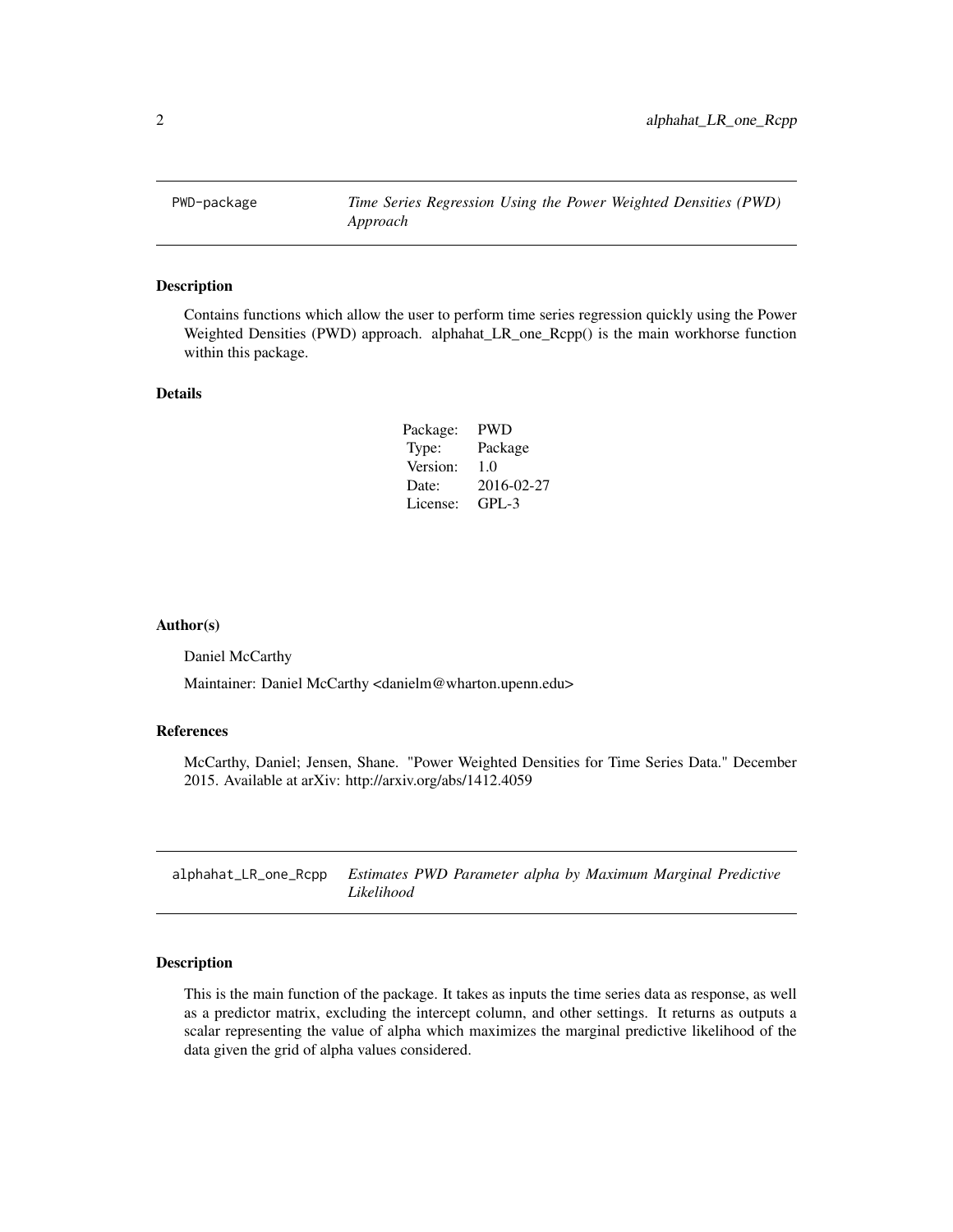#### <span id="page-2-0"></span>bhat.func 3

#### Usage

alphahat\_LR\_one\_Rcpp(y,  $X = FALSE$ , alpha.grid = seq(0.65, 1, length.out = 150), init = 2, plotting = TRUE)

#### Arguments

| У          | T-length time series vector. $y[1]$ represents the beginning of the time eries.                                                          |
|------------|------------------------------------------------------------------------------------------------------------------------------------------|
| X          | $[T \times p]$ dimensional matrix of covariates. This should not include the intercept<br>column. If X is FALSE, intercept model is run. |
| alpha.grid | Grid of alpha values over which to compute the marginal predictive likelihood.                                                           |
| init       | integer representing the time point to begin computing marginal predictive like-<br>lihoods.                                             |
| plotting   | If TRUE, plot the marginal predictive distribution of alpha.                                                                             |

#### Value

Return a scalar value representing the value of alpha which maximizes the marginal predictive likelihood of the data over the grid of alpha values considered.

# Examples

```
set.seed(12)
N=80
err = rnorm(N)X = 1:Nslopes = c(rep(1.5,40),rep(2,N-40))y = rep(5,N) + slopes*X + errinit=6
alpha.grid = seq(.75,1,length.out=40)alphahat=alphahat_LR_one_Rcpp(y=y,X=X,alpha.grid=alpha.grid,init=init,plotting=TRUE)
alpha1 = 1.0coeffs1 = bhat.func(y,X,alpha1)alpha2 = alphahat
coeffs2 = bhat.func(y,X,alpha2)plot(x=X,y=y)
abline(a=coeffs2[1],b=coeffs2[2],lty=2,col="red")
abline(a=coeffs1[1],b=coeffs1[2],lty=2)
legend("right", legend=c("OLS","PWD"), col=c(1,2), lty=c(2,2), lwd=c(1,1))
```
bhat.func *Compute PWD Regression Coefficients Given alpha*

# Description

This function computes PWD regression coefficients for response y and predictors X given a particular value of alpha.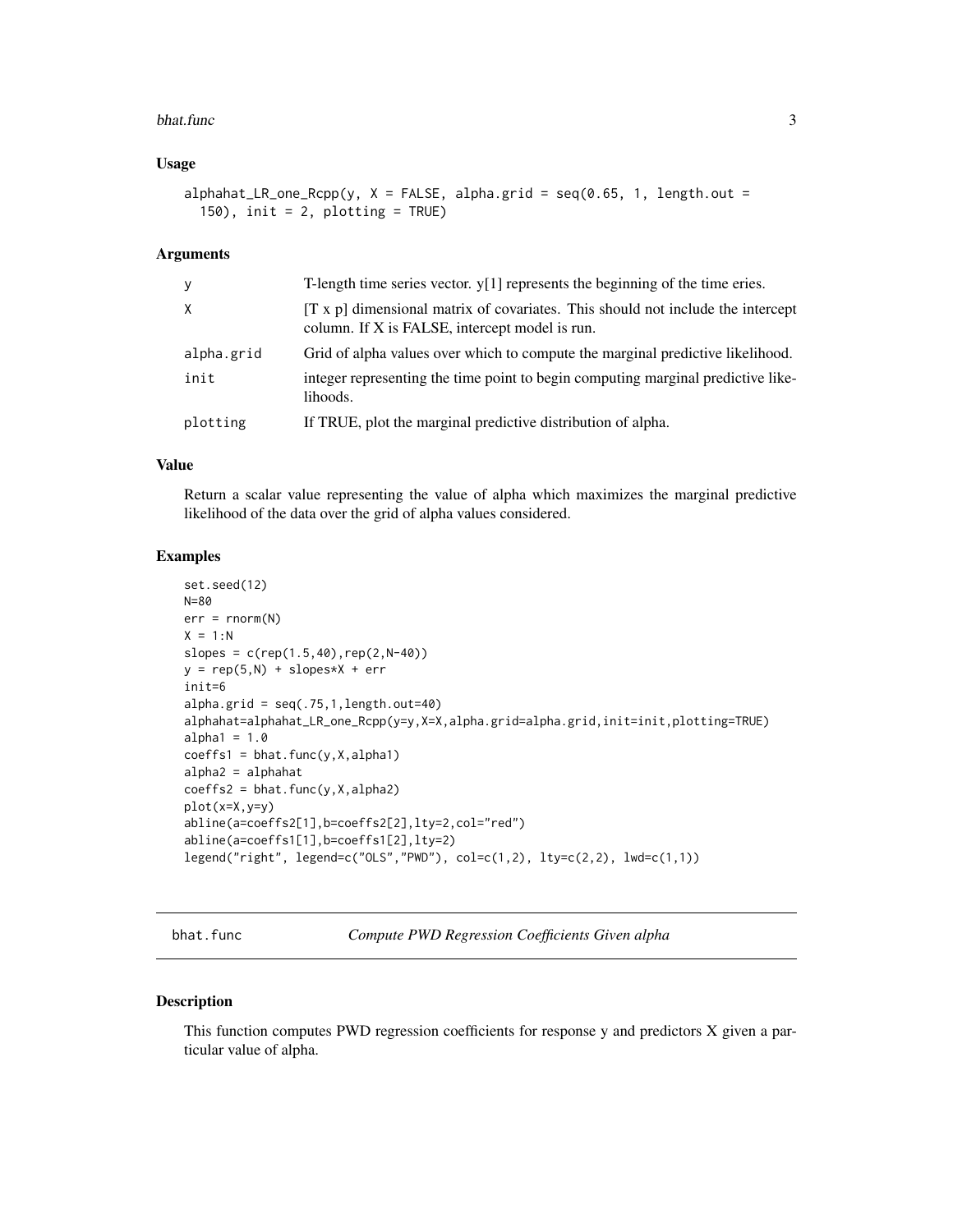#### <span id="page-3-0"></span>Usage

bhat.func(y, X, alpha)

#### Arguments

| <b>V</b> | T-length time series vector. $y[1]$ represents the beginning of the time eries.                                                     |
|----------|-------------------------------------------------------------------------------------------------------------------------------------|
| X        | $[T x p]$ dimensional matrix of covariates. This should not include the intercept<br>column. If X is FALSE, intercept model is run. |
| alpha    | PWD parameter we are calculating the marginal predictive loglikelihood for.                                                         |

#### Value

 $(p+1)$ -length vector representing the regression coefficients associated with a PWD regression of y upon X given PWD parameter alpha.

#### Examples

```
set.seed(12)
N=80
err = rnorm(N)X = 1:Nslopes = c(rep(1.5, 40), rep(2, N-40))y = rep(5,N) + slopes*X + erralpha1 = 1.0coeffs1 = bhat.func(y,X,alpha1)alpha2 = .9coeffs2 = bhat.func(y,X,alpha2)plot(x=X,y=y)
abline(a=coeffs2[1],b=coeffs2[2],lty=2,col="red")
abline(a=coeffs1[1],b=coeffs1[2],lty=2)
legend("right", legend=c("OLS","PWD"), col=c(1,2), lty=c(2,2), lwd=c(1,1))
```
loglik.norm.LR.Rcpp *Compute Marginal Predictive Loglikelihood of Data Given alpha*

#### Description

This function computes the marginal predictive loglikelihood of the observed data given a particular value of alpha, and the time point to begin computing marginal predictive loglikelihoods.

# Usage

```
loglik.norm.LR.Rcpp(y, X = FALSE, alpha, init)
```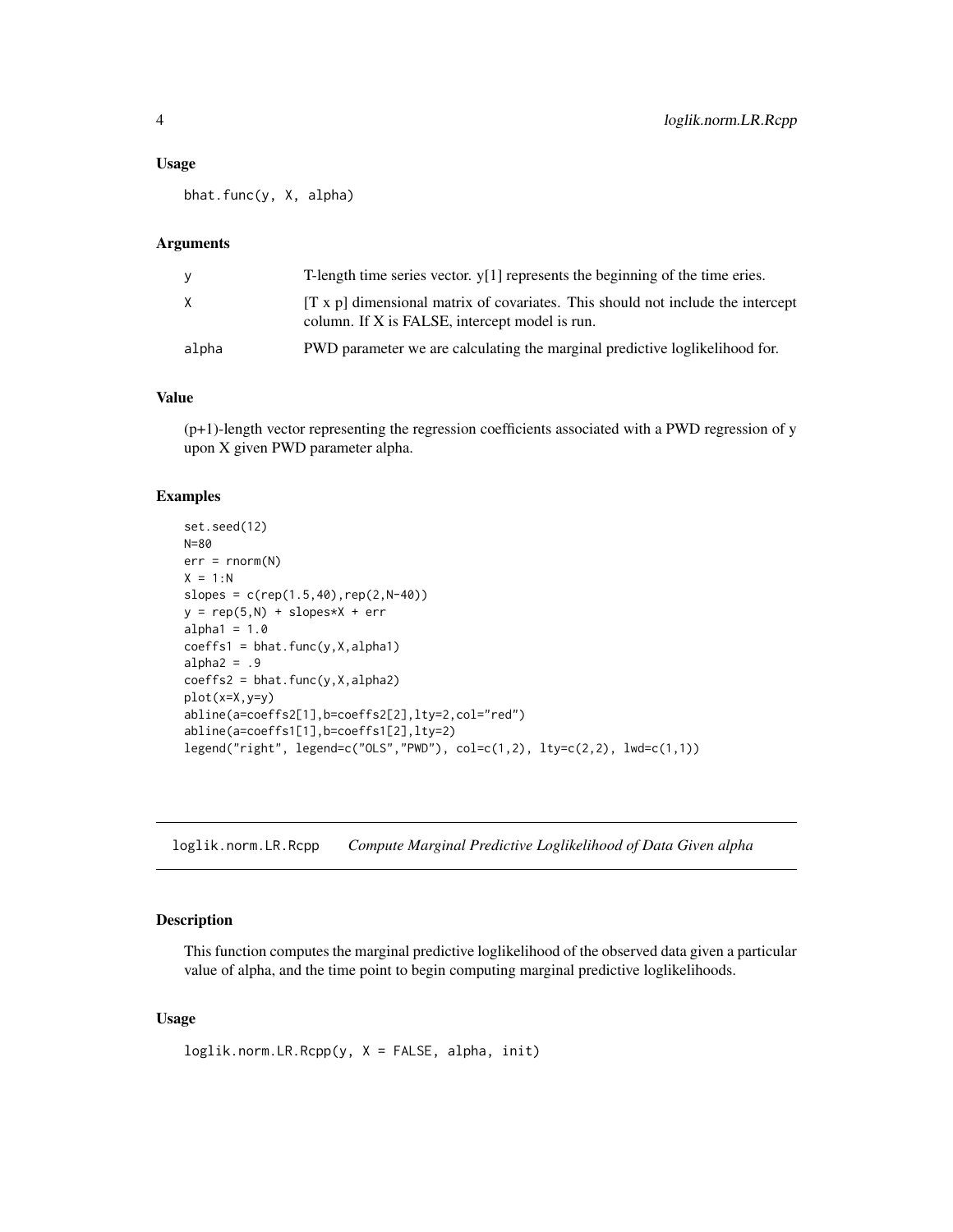# <span id="page-4-0"></span>logliknormLR 5

# Arguments

| У     | T-length time series vector. $y[1]$ represents the beginning of the time eries.                                                          |
|-------|------------------------------------------------------------------------------------------------------------------------------------------|
| X     | $[T \times p]$ dimensional matrix of covariates. This should not include the intercept<br>column. If X is FALSE, intercept model is run. |
| alpha | PWD parameter we are calculating the marginal predictive logilikelihood for.                                                             |
| init  | integer representing the time point to begin computing marginal predictive log-<br>likelihood.                                           |

#### Value

Return a scalar value representing the marginal predictive loglikelihood of the data given alpha.

# Examples

```
N=80
err = rnorm(N)X = 1:Nslopes = c(rep(1.5, 40), rep(2, N-40))y = rep(5,N) + slopes*X + errinit=4
alpha.grid = seq(.65,1,length.out=40)
i=40
loglik.norm.LR.Rcpp(y,X=X,alpha=alpha.grid[i],init=init)
```
logliknormLR *Fast Computation of Marginal Predictive Loglikelihood*

# Description

Helper function which takes as input a vector-valued response, y, a predictor matrix, X, a particular value of alpha, and init. It returns as an output the marginal predictive loglikelihood of the data given that value of alpha.

### Usage

```
logliknormLR(yy, XX_aug, alpha, init)
```
#### Arguments

| уy        | T-length time series vector. $y[1]$ represents the beginning of the time eries.                |
|-----------|------------------------------------------------------------------------------------------------|
| $XX_$ aug | $[T x (p+1)]$ dimensional matrix of covariates. This will include the intercept<br>column.     |
| alpha     | PWD parameter we are calculating the marginal predictive loglikelihood for.                    |
| init      | integer representing the time point to begin computing marginal predictive log-<br>likelihood. |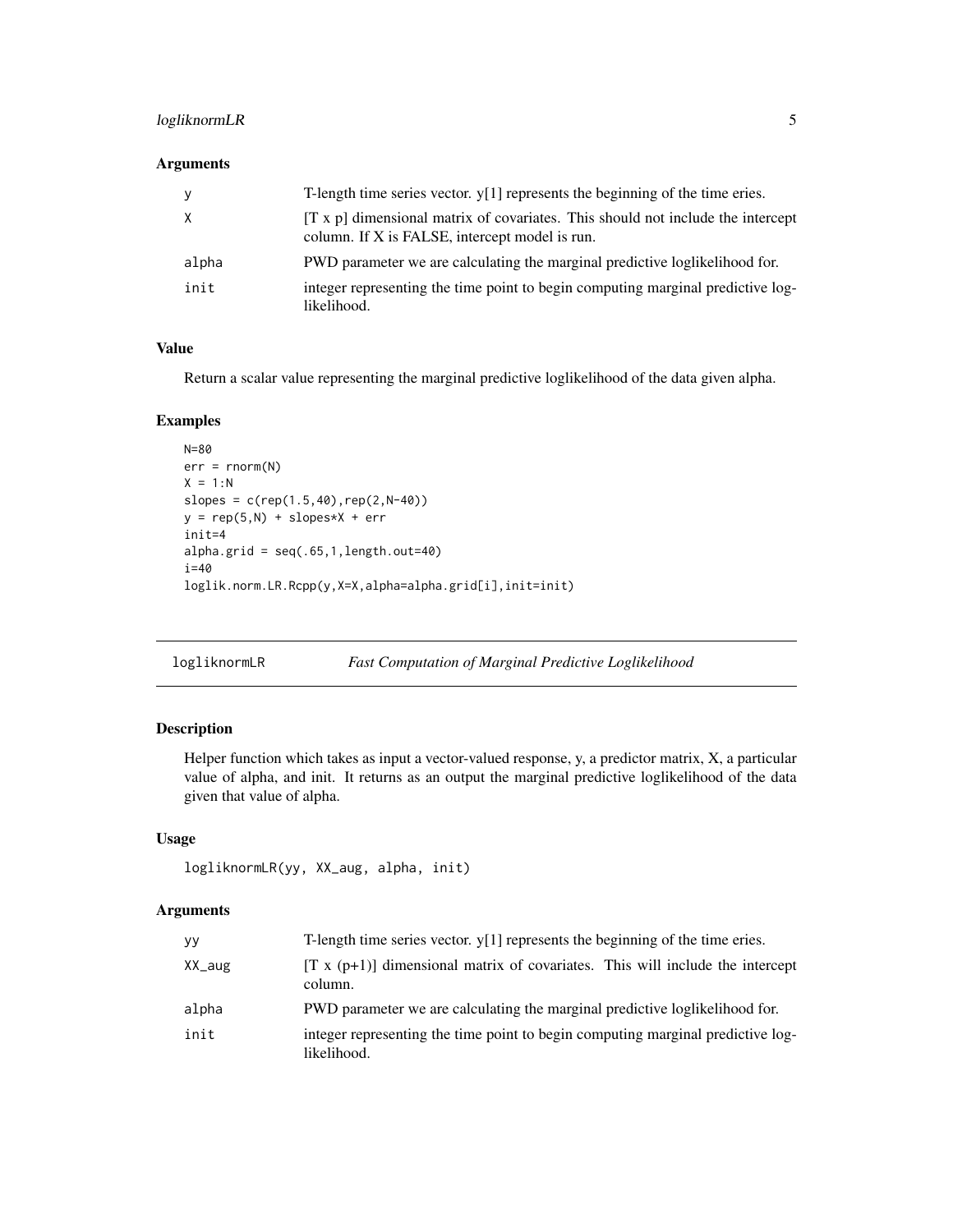# Value

Return a scalar value representing the marginal predictive loglikelihood of the data given alpha.